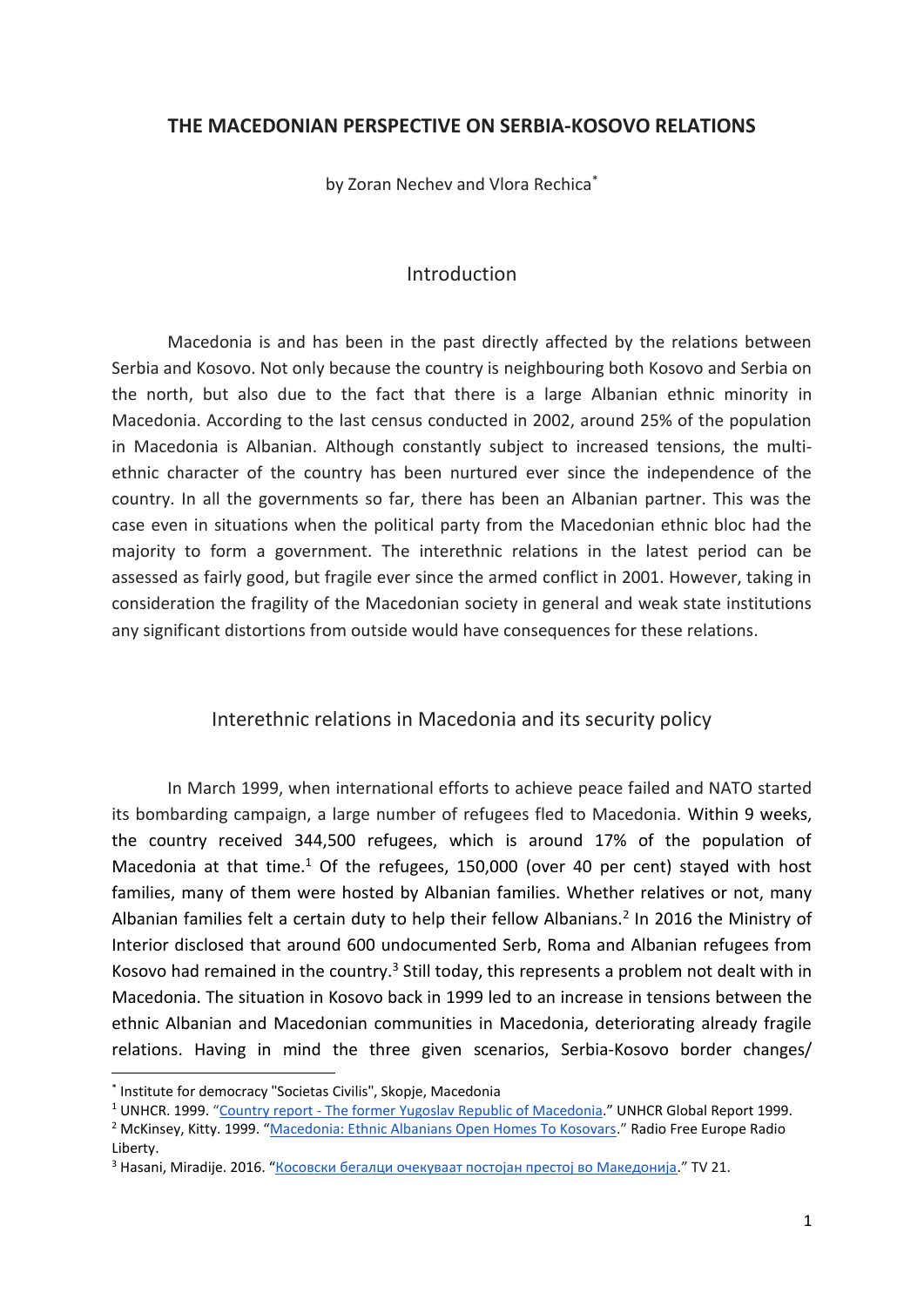swapping of territories offers the most grim future to the region, to Macedonia at most. Back in 1998/99 there was a record number of Macedonian citizens joining the Kosovo Liberation Army (KLA). Later, the relationship between the KLA and the National Liberation Army (NLA), which surged in the 2001 conflict in Macedonia, was very difficult to define. However, prominent figures, such as the leader of the largest Albanian party in Macedonia, *DUI*, which has been in power as a coalition partner for 17 years, was also part of the KLA, and a commander in the NLA during the 2001 conflict.

This close relationship between Kosovo and Macedonia Albanians confirms that any turbulence coming from Kosovo would reignite the feeling of solidarity and ethnic belonging, but also internal problems for the security of Macedonia. Talks about any border changes or swapping of territories have already ignited tensions within Kosovo itself, but also filling the social media space in Macedonia with concern. Both Macedonians and Albanians in Macedonia fear any change in this direction.

The tensions that any exchange of territories or border change would create, would definitely include the involvement of Albanians - Macedonian citizens - in any activity, including paramilitary activities, that might surge. According to article 322-а of the criminal law of Macedonia 'a person who, contrary to law, creates, organizes, recruits, transports, organizes transportation, equips, trains or otherwise prepares a person or a group for participation in a foreign army, police, paramilitary or parapolitical formations, organized groups or individually, outside of the territory of the Republic of Macedonia shall be convicted to a term of imprisonment of no less than five years.' Having these cases prosecuted would mean that we will have heightened tensions between the Albanian and Macedonian community in Macedonia again. The Albanian community will expect from the Albanian parties in power to stand in defence of any person prosecuted for the offence. Following the practice of having an Albanian party as a coalition partner, any demands for amnesty would cause troubles in the government coalition. Most importantly, the Macedonian community will again feel that there is impunity, following the experience of the amnesty for the 2001 cases. This situation would also create major distrust between the Macedonian and the Albanian community, most probably causing isolated incidents that the recent period haven't been lacking in. Both the case of "Divo Naselje" and the attack on the MP Zijadin Sela during the 27th of April attack in the parliament, had ethnic background. We must mention also the effect the "Tirana Platform" - a program/list of political demands from three Macedonian parties representing mainly ethnic Albanians, and drafted in Tirana had on the heightened inter-ethnic tensions in Macedonia. The "Tirana Platform" confirms that any outside influence in the inter-ethnic policies in Macedonia lead to a higher level of distrust between the communities.

Preserving the status quo, even though a more desirable scenario than any talk of border changes, is not a sustainable "solution". With Kosovo citizens having no perspective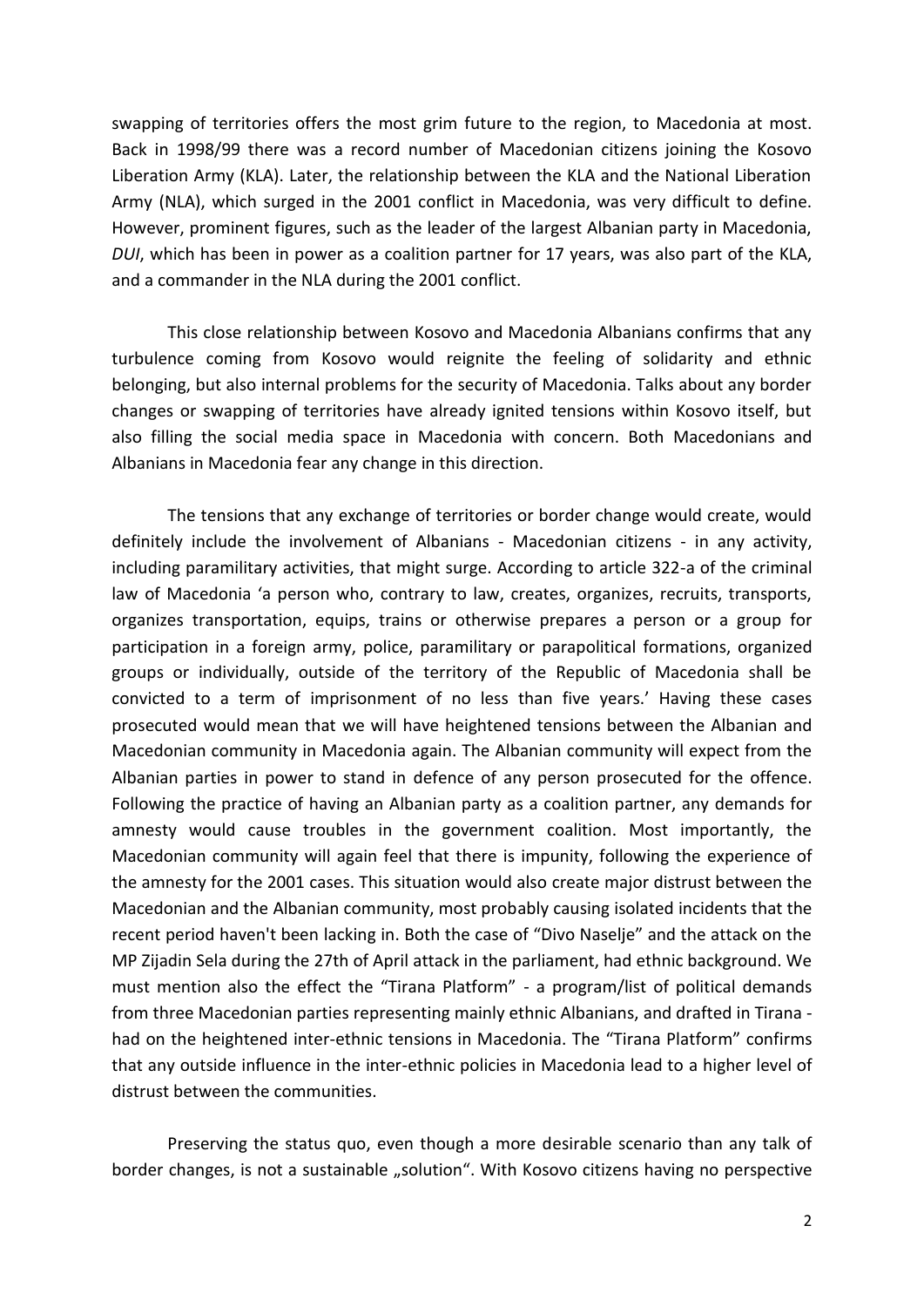in the country, and waiting for visa liberalisation, with the passing of time will have the effect it had in 2015, when an estimated 50,000 people left Kosovo for EU countries.<sup>4</sup> On the other side, Serbia will not have a chance to advance in its EU accession negotiations without addressing the Kosovo issue. Tensions may not be far away. Considering the close relationship between Kosovo Albanians, and Albanians from Macedonia, we can not rule out that with the stagnation of the normalization of the relations between Serbia and Kosovo, it would mean a larger number of Kosovars applying for Macedonian citizenship through family relations.

Last, the most desirable scenario – the normalization of relations based on a legally binding bilateral agreement to be reached through the ongoing EU-moderated Serbia-Kosovo negotiations. In 2012, after a mediation from Catherine Ashton, the then EU High Representative for Foreign Affairs and Security Policy and Vice President of the Commission, both parties came up with a joint declaration "We agreed to continue the dialogue on normalization of relations between the two sides and both are committed to working together". We choose to believe this is true. In the process of the normalization of relations, Serbia and Kosovo have a good example in their neighbour. The past year Macedonia was able to find a compromise with Bulgaria, and most importantly with Greece. This positive example is to be pointed out to the countries in the region. Even though the process of acceptance of the agreements as good and beneficial for the country is still ongoing, the citizens have found a way to make a compromise on their way towards EU. As with every compromise – a Serbia-Kosovo agreement would require both countries to accept a deal which is not fully satisfactory for either side. However, going back to how the Serbia-Kosovo relations would influence inter-ethnic relations in Macedonia, this scenario offers the best perspective for inter-ethnic relations in the Balkans. Albanians in Macedonia will support a deal that offers a clear progress for Kosovo and its citizens. In this direction, the influence of Serbia-Kosovo relations would be insignificant to the inter-ethnic relations in Macedonia. Most importantly, Macedonia would be able to nurture the Albanian- Macedonian relations without foreign influence.

# Bilateral/Multilateral relations

Macedonia has nurtured good neighbourly relations with both countries for years. The borders with Serbia and Kosovo are demarcated and officially recognised by all parties. All three are involved in many international fora, including the most regional prestigious forums, the Western Balkans Summit (Berlin process). It took Serbia 5 years to recognise Macedonia and was the only country in the region that did not congratulate Macedonia and Greece for reaching the bilateral agreement regarding the 'name issue'. The Macedonian

<sup>4</sup> Alexander, Harriet. 2015. "[Exodus from Kosovo: Why thousands have left the Balkans](https://www.telegraph.co.uk/news/worldnews/europe/kosovo/11426805/Exodus-from-Kosovo-Why-thousands-have-left-the-Balkans.html)." The Telegraph.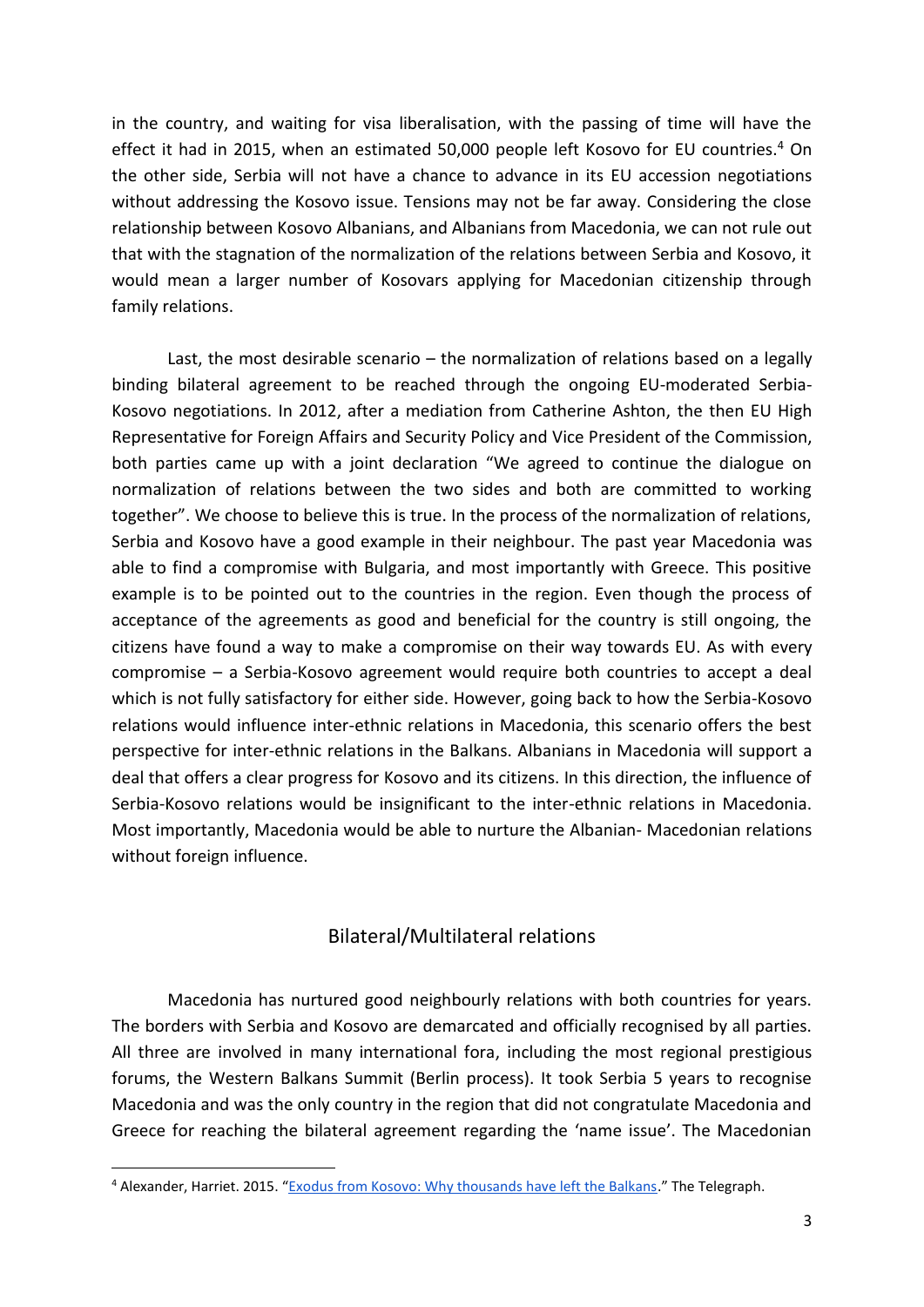recognition of Kosovo sparked reactions in Serbia, however, not to the extent that the relations were extensively damaged. The Serbian authorities were timely informed about the Macedonian interest to formally recognise Kosovo as well as the respective timing of announcing and implementing the decision. In addition, the decision came as no surprise to the Serbian authorities. They have expected it having in mind the large Albanian ethnic minority in Macedonia and the domestic pressure exercised by the Albanian party in the government. However, the dispute between the Macedonian and Serbian Orthodox church presents a constant burden to the relation between the countries. Although Serbia is officially a secular country, the bond between the church and Serbian state is strong. Therefore, there is an opinion that the Serbian authorities are not doing enough to push for resolution of this issue. The former Gruevski government maintained close relation with Serbia for which they got praised by Belgrade during the worst political and institutional crisis in Macedonia since the armed conflict in 2001. This was sometimes even at the expense of jeopardising the relations with Kosovo. The coming to power of the new Socialdemocratic government in Skopje lead by Prime Minister Zaev has changed the situation on the ground. Macedonia has joined the group of countries that supports Kosovo membership in regional, European and international bodies such as UNESCO or Interpol. This increased international efforts in support of Kosovo coincided with the action from the Serbian government to recall its embassy staff from Skopje. The claims over hostile activities against Belgrade have strained the relation between the two countries, at least for a very short period of time. A return to normality happened quickly and exceptionally swiftly leaving the impression that it was just an act of showing discontent on side of Belgrade side at recent Macedonian engagement in enhanced support to Kosovo. On the other side, this diplomatic act was also directly related to the request by Skopje to withdraw their intelligence officer Goran Zivaljevic that was inside the Parliament's premises when the protesters stormed into the building on the night of 27th of April, 2017.

The eventual Serbia-Kosovo resolution in the direction of border correction and exchange of territories would influence bilateral relations with both countries. The Macedonian position<sup>5</sup> is opposed to this proposal and any similar deal that would envisage any kind of redrawing of maps, and will take Macedonia, but also the region, backwards. There are no ethnic-based solutions to the problems in the Balkans. 'One society for all' was the policy expressed by the Macedonian Minister of foreign affairs Dimitrov in an interview with the BBC. The tensions that would appear domestically in the government functioning, and in the society as a whole, would have influence on the bilateral relations with both countries. The country would try to balance its acts internationally. However, internal challenges in dealing with the issues would appear. The divisions on multiple levels would have an effect on the way the country will manage its relations with the immediate neighbours on its northern border.

<sup>&</sup>lt;sup>5</sup> BBC iPlayer Radio. 2018. ["Border corrections' talks haunt the Balkans."](https://www.bbc.co.uk/radio/play/p06jxs0b) BBC Radio.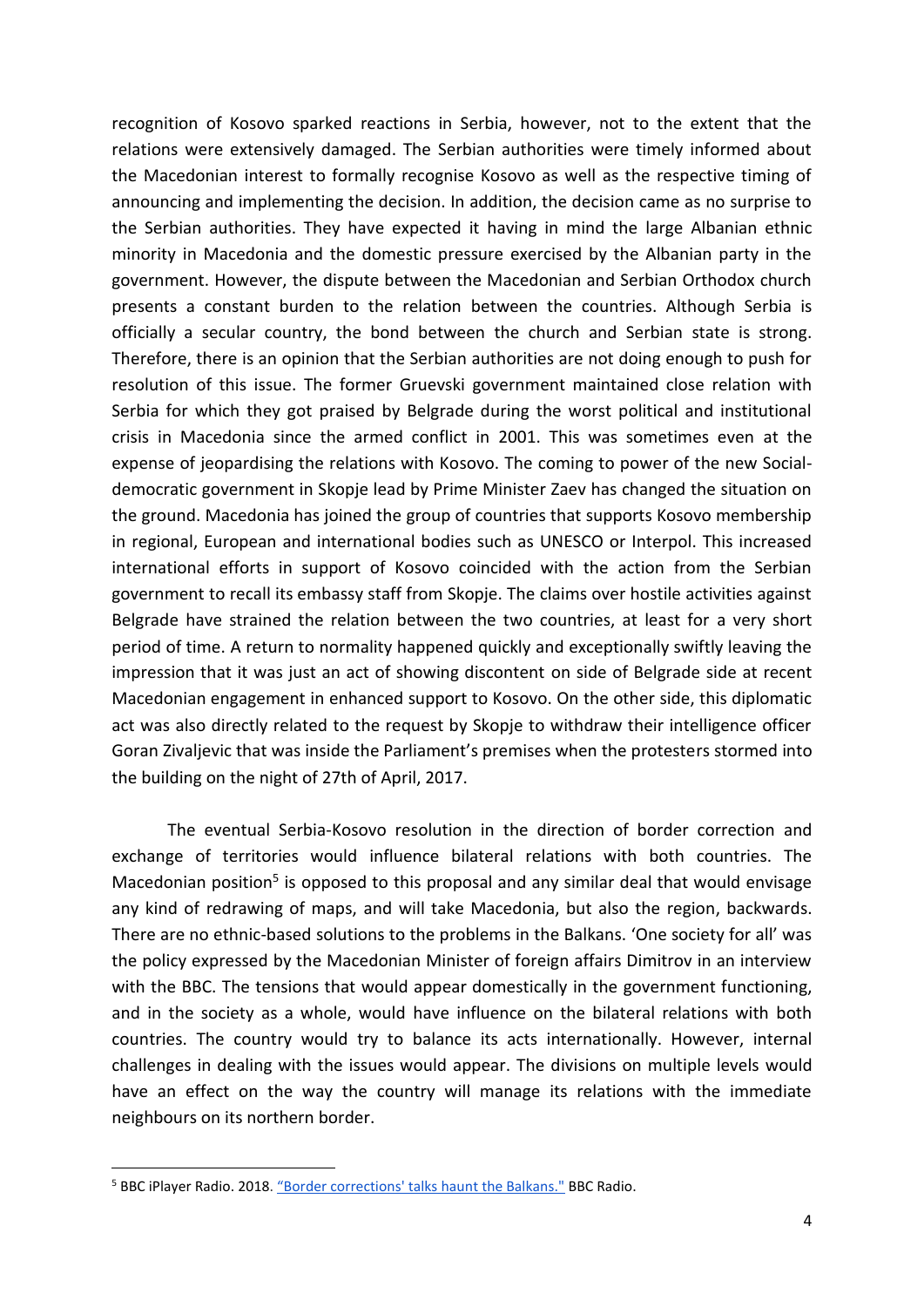Preserving the status quo is a scenario which occasionally disrupts the bilateral and multilateral relations propelled by actions of Serbia and Kosovo. Whenever there is an issue on the international agenda that concern these two countries such as the integration of Kosovo in Interpol, problems would arise. Macedonia would be placed in a difficult spot to reach a decision and choose a position with which most probably one of the sides would be dissatisfied. The constant one-upmanship between Serbia and Kosovo in the framework of numerous regional foras is also case in point. On one of the Western Balkans Summit (Berlin process) meetings in Banja Luka (Republika Srpska, Bosnia and Herzegovina) in February 2018, the host country refused to invite Kosovo. $6$  As a sign of solidarity towards our northern neighbour, the Macedonian Deputy Prime Minister for EU affairs Osmani cancelled his participation in the meeting mentioning that he has reached this decision not as an Albanian, but as a European. The same action was taken only by the Albanian MFA. There were numerous articles in Macedonia questioning this decision and the way it was reached, that even the Prime Minister Zaev needed to intervene and clarify the situation. More specifically, the decision was given a clear ethnic dimension. This gives a sense of the difficulties that Macedonia is facing when dealing with these two countries.

Normalization of relations based on legally binding bilateral agreement to be reached through the ongoing EU-moderated Serbia-Kosovo negotiations is the scenario Macedonia is pushing for. This will put an end to unnecessary difficulties and positions the country would be faced with and is in line with the policy of the new government in Skopje that we all, the countries from the Western Balkans, need to advance and to move jointly towards an EuroAtlantic future. Furthermore, emerging as a regional success story from a bilateral dispute that had been dragging the country down since independence, the normalisation of relations is the most preferred and desirable scenario for Macedonia.

## Security in the region of South Eastern Europe

Macedonia would be voting in a referendum on 30th of September 2018. The vote, although consultative in nature, will determine the series of events that need to follow in order to complete the implementation of the agreement with Greece. A positive referendum result opens the doors for constitutional amendments to be passed in the Parliament as one of the last steps before throwing the ball into Greece's court. If everything goes well and the Greek parliament votes in favour of the deal, then Macedonia has a clear road ahead to NATO accession. By acceding, the number of Western Balkans countries under the NATO umbrella will increase, one big question will be closed and Macedonia will seal its European future in the existing boundaries. The countries which are

<sup>6</sup> Gazeta express. 2018. ["Pacolli asks the EU react after Kosovo was excluded from a regional summit."](https://www.gazetaexpress.com/en/news/pacolli-asks-the-eu-react-after-kosovo-was-excluded-from-a-regional-summit-173688/) Gazeta Express.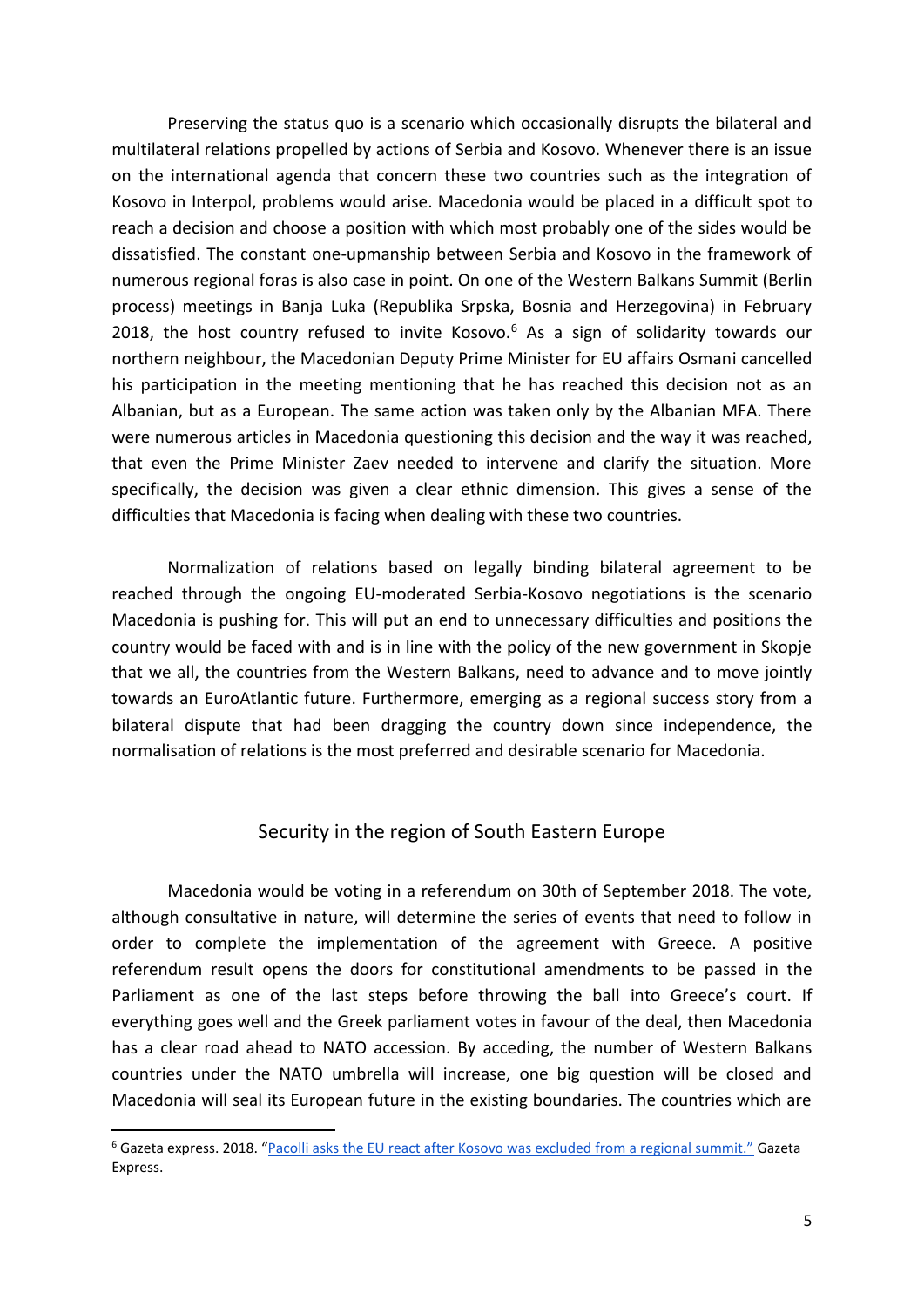the subject of this analysis, namely Serbia and Kosovo, are two of the remaining three countries (in addition to Bosnia and Herzegovina) in the Balkans that are not members of NATO, and Serbia is the only one that officially expressed its military neutrality. Therefore, Serbia-Kosovo bilateral issue is one of the two remaining open issues that can pose a threat to the stability and security of the entire region, with a huge potential of spillover into other territories.

From this perspective, the scenario with exchange of territories between the two countries would be detrimental for the region. We have witnessed such or similar ideas in the past and they have never worked. Whether that be the Milosevic-Tudjman deal how to divide Bosnia or the proposal of the former Prime Minister Gjorgjievski for exchange of territories during the armed conflict in 2001. Judging from the capacity of the respective leaders in Serbia and Kosovo that are pushing for this solution and the lack of political will and interest to implement the already signed agreement under EU auspices, any solution that includes land swapping will end in bloodshed and with consequences for the entire region.

Status-quo scenario is difficult to sustain in medium to long-term. It will either lean towards the negative scenario or towards normalization. The situation as it is in the moment will only increase the frustrations on all sides. Kosovo will be without a EU perspective and would be stopped in any attempt to revise its policies and prove itself internationally, whereas Serbia's accession process will be stalled due to lack of results and progress in the negotiation chapter 35. In addition, the EU would lose the momentum created with Macedonia-Greece deal and probable opening of accession negotiation with Macedonia and Albania in 2019. In this case, if the two countries and their political leaders could not deliver results, then the history has shown that they turn towards violence and threats in order to drag attention.

The scenario in which the two countries normalise their relations through the EUmoderated negotiations is expected to produce a long-lasting solution that will bring sustainable peace to the region. This would also open the prospects for both countries to progress in the EU accession process and pave the way for NATO membership of Kosovo. This means, that only in this case, the circumstances will be created and the atmosphere shaped for the 5 EU non-recognisers to proceed and recognise Kosovo as an independent country.